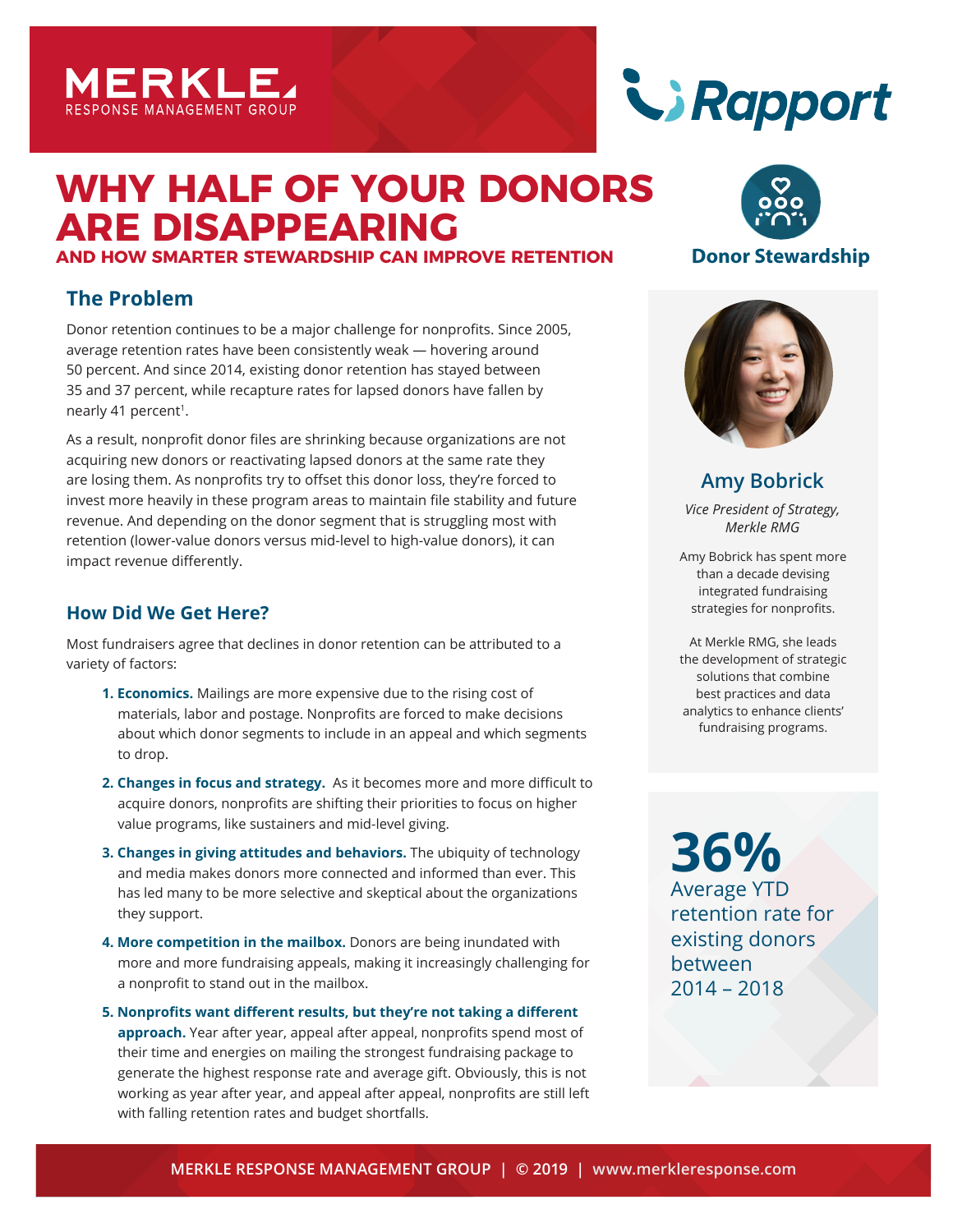

 Yes, it remains vitally important to mail the best appeal possible. But how much does the color of a return envelope move the needle in the grand scheme of fundraising? Ultimately, this is unrelated to what truly inspires a donor to give.

 It's time for nonprofits to take a good, hard look in the mirror and ask themselves if they really know their donors and understand what motivates them.

 Nonprofits are either failing to recognize the changing needs and expectations of their donors, or they're turning a blind eye to them. They should be shifting their focus and making a dedicated effort to understand these needs and expectations. Then, they must take the time to develop and implement a solution that meets them.

**6. Pressure to meet annual budgets extinguishes the ability to invest in the future.** Fundraising programs continue to succumb to the pressures of leadership, who force unrealistic revenue goals while they cut resources. Nonprofits persist in sacrificing investment in their future for some small, short-term gains. This strategy is not sustainable and will eventually lead to the implosion of the program. It's time to push back and educate leadership as to why this narrow approach to fundraising must stop immediately.

 In recent years, we've seen that this myopic approach to fundraising does not work; it treats the symptoms, but not the problem. Nonprofits need to manage and plan beyond a fiscal year and invest in the future of their organization — their donors.

 In an economy where nonprofits are expected to do more with less, and fundraising costs are climbing each year, it can be difficult to justify allocating resources to a cultivation or stewardship effort that does not generate immediate revenue. But this is imperative for the long-term viability of the organization. Now more than ever, nonprofits must make changes and improvements to their current strategies. And more importantly, they need to develop and invest in new strategies.

These factors will persist, and they'll continue to be used to justify why performance is down. Nonprofits and fundraisers alike have accepted the status quo. They've accepted the current fundraising environment as the norm, and difficult conversations are avoided to not ruffle feathers.

The industry can no longer afford to accept things for what they are; long gone are the days of resting on your laurels. It's time for nonprofits to roll up their sleeves and get to work tackling the more difficult challenges right in front of them. As an industry, we are teetering on the precipice of a massive change, for better or worse. To ensure survival, there needs to be a paradigm shift in thinking and focus. Nonprofits must demand and drive change if they want to successfully navigate a new direction of their program.



*"Strategically nurturing each connection builds stronger bonds that are proven to drive retention and lifetime value. "*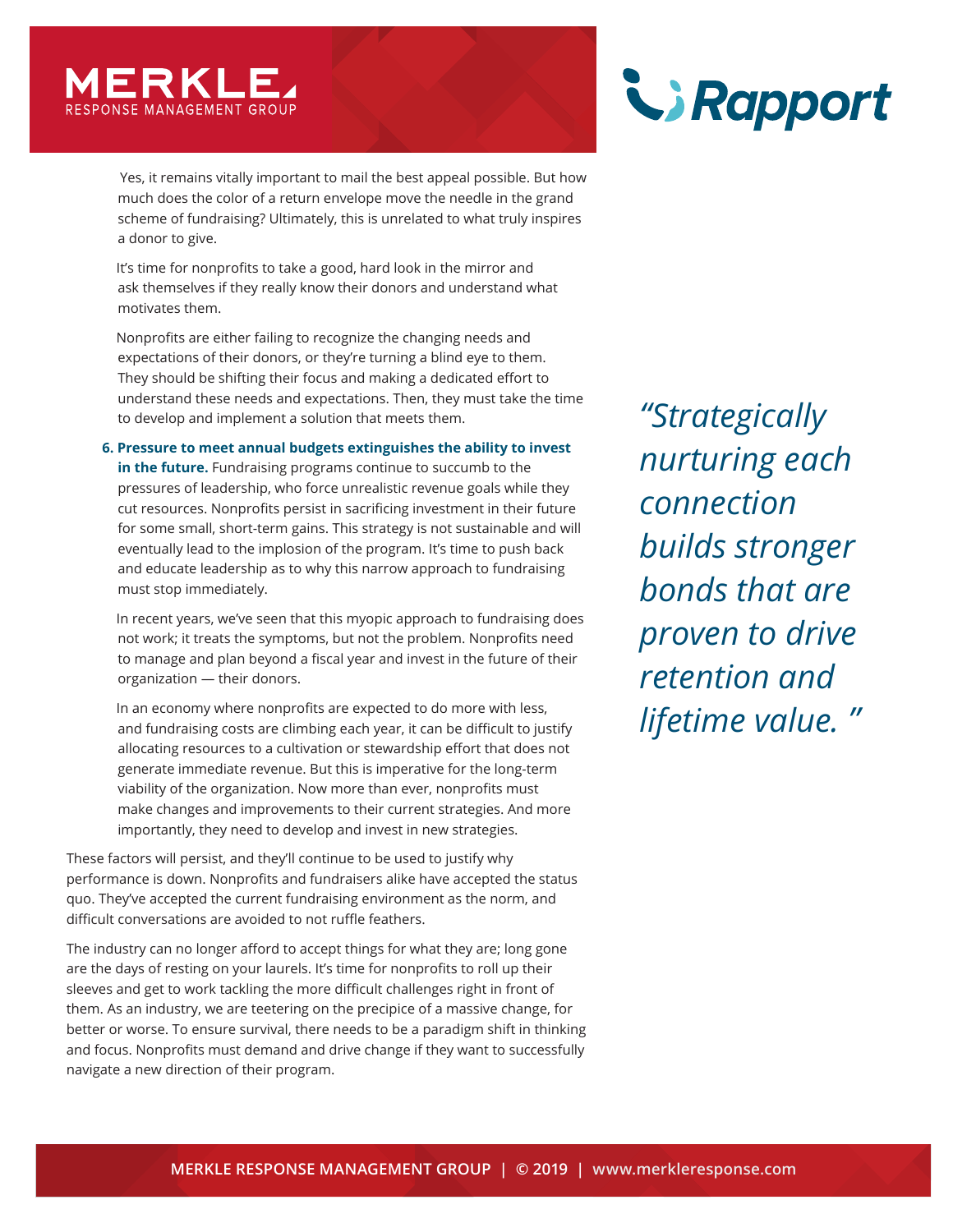

Inertia has taken over. To break the cycle of declining year-over-year retention rates, nonprofits need a solution that focuses on building relationships with donors to improve not only retention, but also lifetime value.

# **How to Break the Cycle?**

- **1. Admit that there is a problem.** Many nonprofits are in denial that their current tactics and strategies are not working. It's time to admit when your fundraising program has hit a low point and accept that you need a dramatic shift in thinking and strategy to improve retention. It's time to stop over-investing in short-term initiatives that only slap a Band-Aid on a gaping wound, and start investing in long-term donor initiatives that will, in time, stop the hemorrhaging for good.
- **2. Map out your current donor response process.** Seeing is believing. Most nonprofits believe they have covered their bases for donor acknowledgement, but few truly know the experience that's delivered to a donor once the donor's response comes through the door. To understand this experience, map out your current response process.

 Work with your donor care team to map the path that every donor response follows, whether it's an incoming donation, comment or other response type. If you're uncertain of a process, reach out to your vendor partners to fill in the blanks. By doing this, it will become clear where the gaps and opportunities exist for nonprofits to better and further engage with donors.

- **3. Develop a stewardship strategy.** Every nonprofit is different. To be successful, a stewardship plan must be developed to fit the needs and nuances of that fundraising program. Examine the communication flow in your current process and identify stewardship or cultivation opportunities to better engage with your donors. A thoughtful stewardship plan will help build stronger donor affinity, which is proven to increase donor retention and lifetime value. These efforts should span all communication channels, and include efforts like:
	- **An outbound thank-you call or a personalized message on an acknowledgement.** Prompt outbound thank-you calls allow nonprofits to thank a donor for their support more quickly than a mailed acknowledgement. Adding a personalized message — written by hand or autopen — also conveys an elevated level of care and gratitude towards a donor. Both have been shown to increase future giving and lifetime value.
	- **Considerate follow-up communication.** This can include confirming with a donor that their contact information has been updated or a specific request has been fulfilled. In addition, these outbound communications are an opportunity to share organizational updates or accomplishments — showing a donor the impact their support

Rapport

**4%** Increase in 6-month donor value resulting from pre-mailing outreach